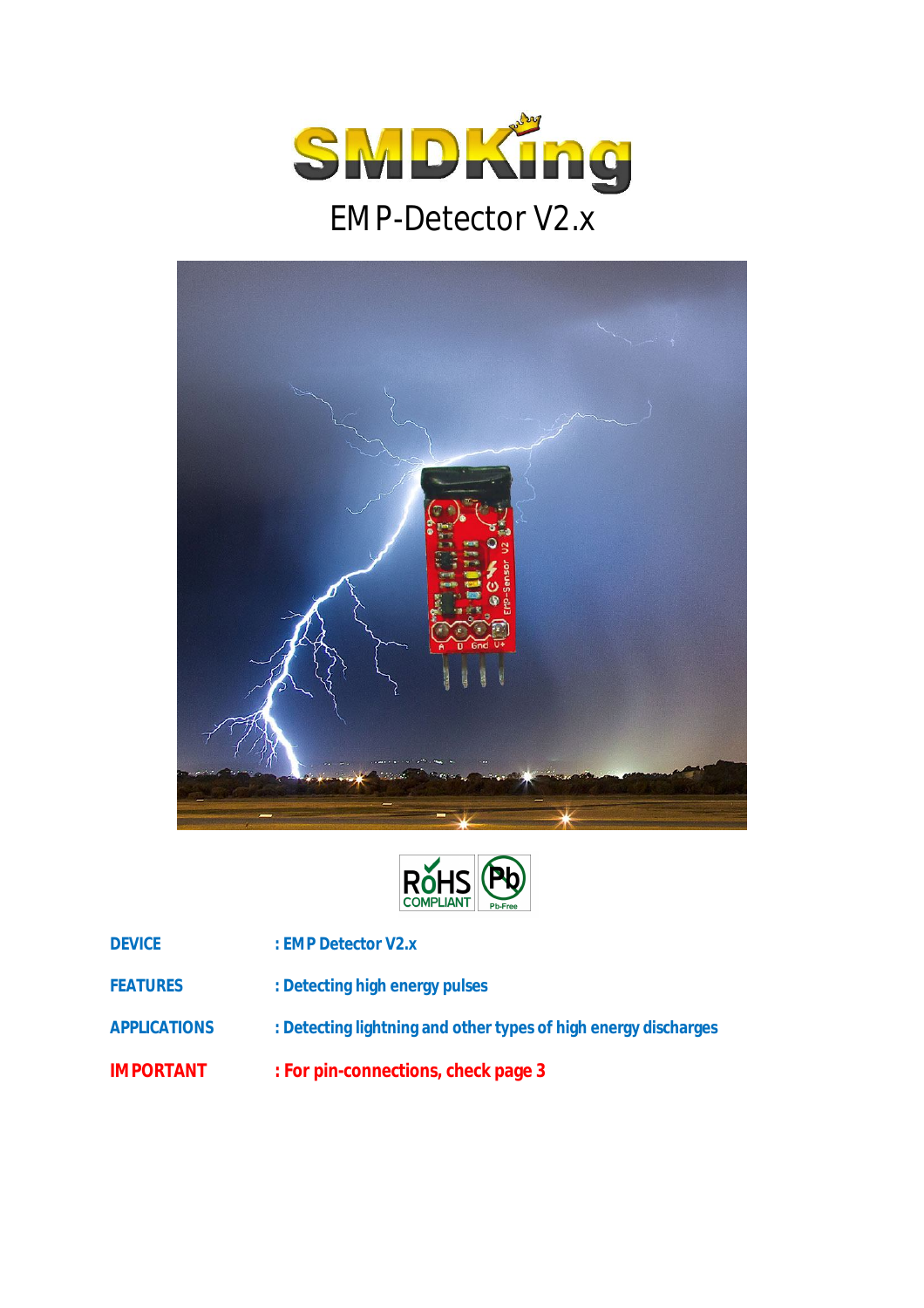# **INDEX**

| <b>INFO</b>                        |             |
|------------------------------------|-------------|
| <b>SPECIFICATIONS</b>              | $\mathbf 2$ |
| <b>HOW IT OPERATES</b>             | 3           |
| <b>LOCATION at PCB</b>             | 4           |
| <b>DETAILS ABOUT "Digital Pin"</b> | 5           |
|                                    |             |

**\_\_\_\_\_\_\_\_\_\_\_\_\_\_\_\_\_\_\_\_\_\_\_\_\_\_\_\_\_\_\_\_\_\_\_\_\_\_\_\_\_\_\_\_\_\_\_\_\_\_\_\_\_\_\_\_\_\_\_\_\_\_\_\_\_\_\_\_\_\_\_\_\_\_\_\_\_\_\_\_**

## **INFO**

With 2 years of thorough research and testing several prototypes at SMDking, we proudly present a new type of sensor which got available to the market. It is about our EMP (Electro Magnetic Pulse) sensor. This sensor can be used for a variety of usage :

## **Outdoor events**

Early warning system for any outdoor sports, like golf, football, soccer, hockey, tennis etc.

## **Photography**

The sublime way to catch a lighting-event by camera, when triggered by this EMP-detector. Can also be used as trigger for other events, like activating multiple flash-lights.

## **Scientific experiments**

Detecting EMP's for analysis-purposes, like locating the impact of lighting by multiple sensors, or figuring out how lighting works.

## **Arduino experiments**

For the hobbyists who are interested in weather-conditions or detecting other types of EMPsources.

## **Weather stations**

**SPECIFICATIONS** 

Next to rain,- barometric,- temperature,- moisture-sensors, a lighting detector can be included.

| JI LVII IVATIVIVJ   |                                                                      |
|---------------------|----------------------------------------------------------------------|
| Input Voltage (Vcc) | : 3.3V to 5.0V DC                                                    |
| Input Current       | : 5 mA to 15 mA at 5V DC                                             |
| <b>Dimensions</b>   | : 11.5 x 29.0 x 10.0 mm / 0.45 x 1.14x 0.39 inch (W x L x H)         |
| Weight              | : 1.9 gram / 0.07 ounce                                              |
| Pins                | :4                                                                   |
| Pinning             | : $\Rightarrow$ Vcc (3.3V to 5 V DC)                                 |
|                     | $\Rightarrow$ Gnd                                                    |
|                     | $\Rightarrow$ Digital inverted output (sourcing upto 12.5 mA at Vcc) |
|                     | $\Rightarrow$ Analog output                                          |
| Detection range     | : Lighting upto 30 km / 20 miles distance                            |
| Audible alarm       | : No                                                                 |
| <b>RoHS</b>         | Yes                                                                  |
|                     |                                                                      |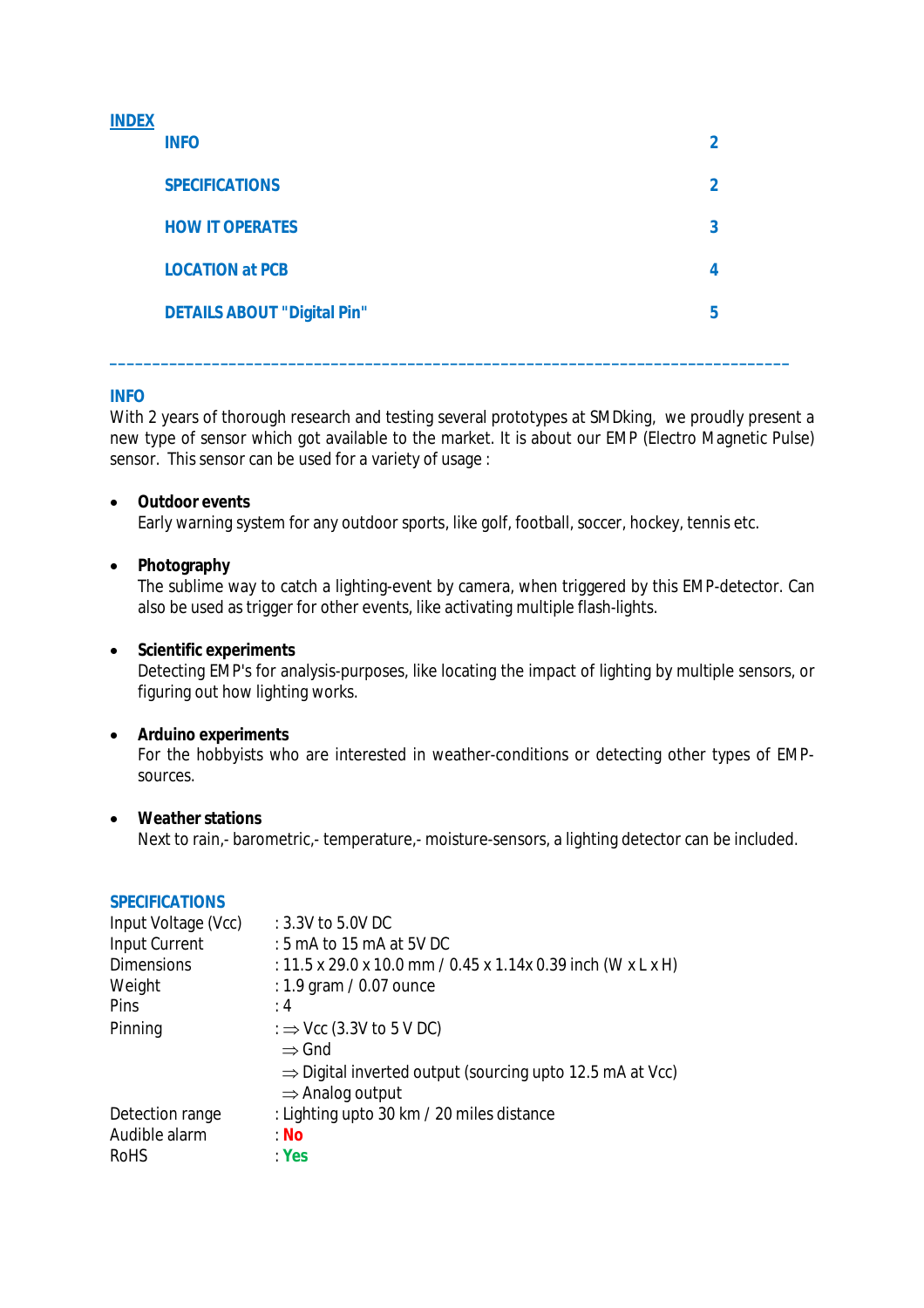## **HOW IT OPERATES (pins)**

.

# **PARAMETERS (size)**



[For reference of pinning, look at right picture]

- $V_+$  and GND : For activating the sensor,  $[V_+]$  and  $[Gnd]$  need to be connected to a powersource. The powersource should be at least 3.3V DC and max. 5.0 V DC. The EMP-detector is running low power (5 mA), when no lighting is detected. When lighting is detected, the detector requires a pulse of 10 mA.
- Digital : This pin can be used as a trigger-function for high energy EMP's. When no or low activity is detected the pin will remain 0 Volts. When detecting a strong signal at analogue pin, the digital pin will generate a peek signal (Vcc level). (See image below)
- Analogue : Analogue output. When no EMP is detected, a continuous signal (at Vcc level) will be generated. When minor / low energy EMP activity is detected, the signal will drop / fluctuate slightly.

When high energy EMP is detected, the signal will drop significantly.

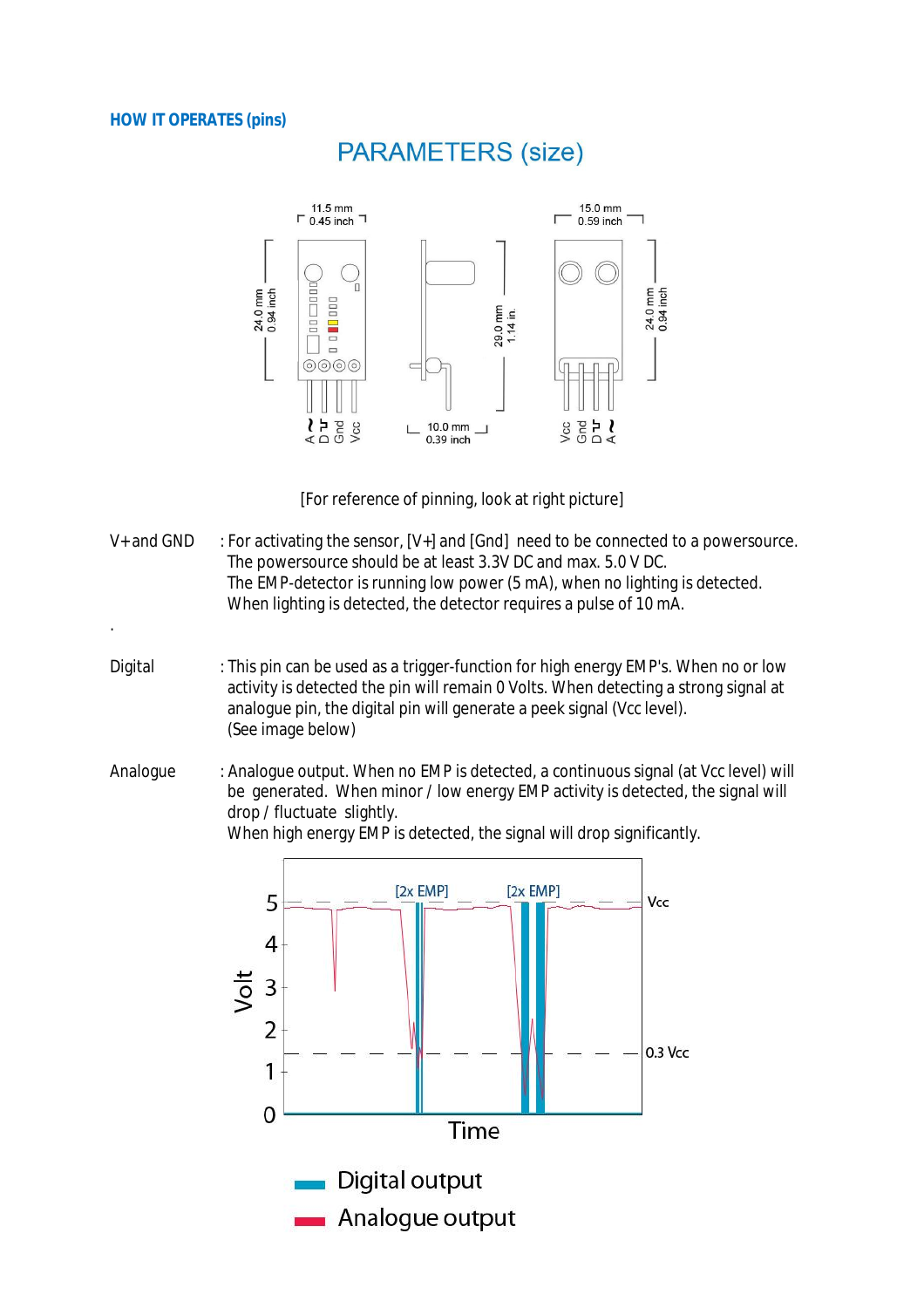# **LOCATION at PCB**

## **PowerLED**

This LED is active, when Vcc and GND are connected to a powersource of at least 3.3 Volts DC (marked as **red** rectangular object).

# **Flash-LED**

When a high energy EMP is detected : - a white LED will blink shortly (marked as **yellow** rectangular object)

# **Antenna (Int/Ext)**

Onboard is an integrated wire-wound antenna.

NOTES :

1) Changing the detection-range, results in a shift of detection-range. The effect might result in detecting EMPs at a further distance, while close range will not be detected.